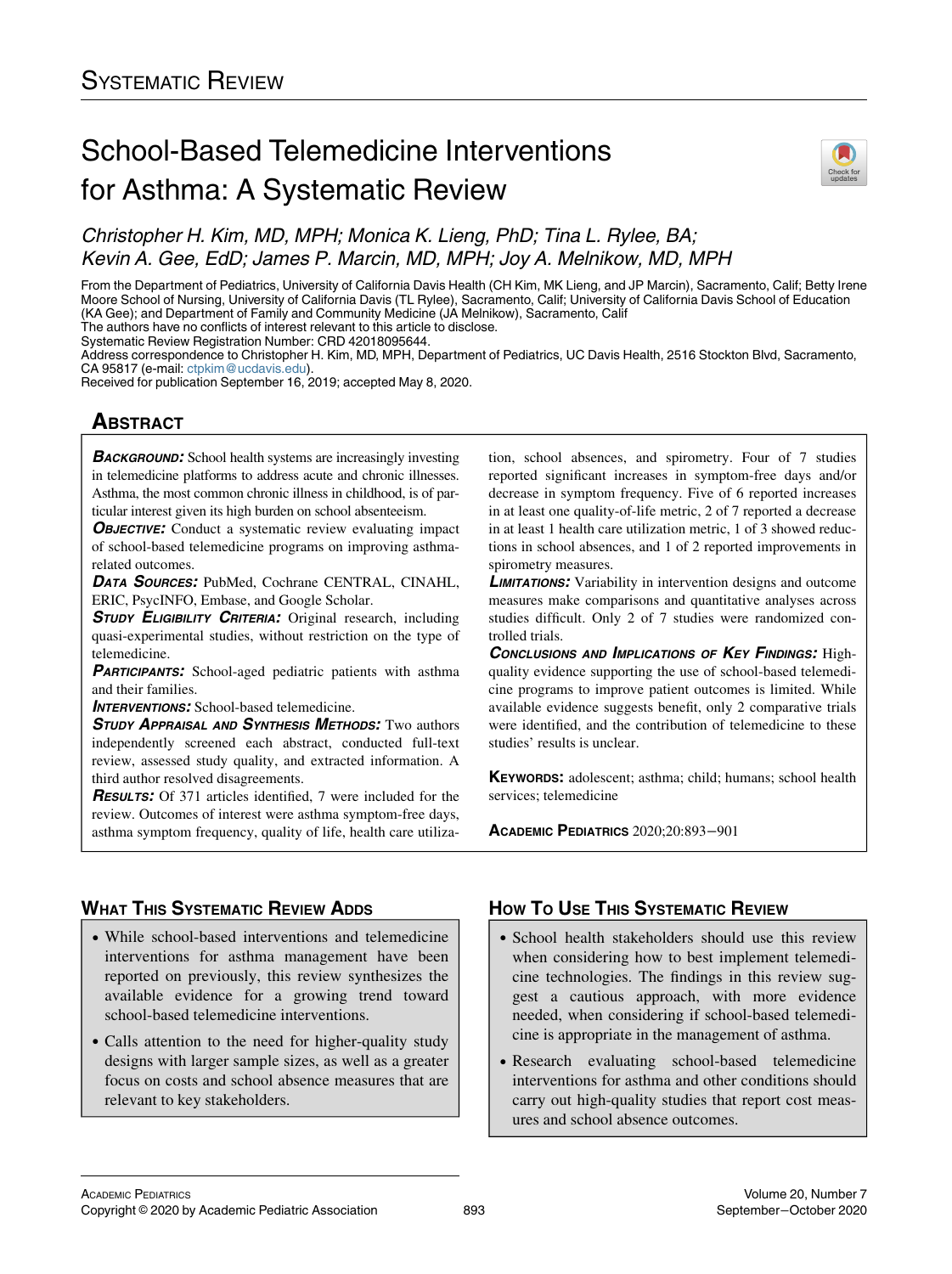ASTHMA IS THE most common chronic illness of childhood and a major contributor to school absenteeism, accounting for nearly 11 million days of missed school per year.<sup>[1](#page-7-0)</sup> Health care costs incurred due to all patients with asthma in the United States were estimated at \$50.3 billion per year over 2008 to 2013 and overall societal costs are estimated at \$82 billion when accounting for mortality and missed work and school. $<sup>2</sup>$  $<sup>2</sup>$  $<sup>2</sup>$  Given the burden</sup> of asthma on health care and school systems, as well as society at large, a growing body of literature has begun to focus on efforts to address asthma through school-based interventions.

Prior reviews have examined school-based health interventions for asthma, generally concluding that the interventions can improve asthma-related outcome measures, though none had examined telemedicine interven-tions specifically.<sup>3[−](#page-7-2)[6](#page-8-0)</sup> Halterman et al<sup>6</sup> recommended a shift in school-based asthma interventions to include technology to encourage dissemination and sustainability of these programs. A Cochrane review and meta-analysis explored general telemedicine interventions for asthma, finding a potential reduction in hospital admissions, but no impact on quality of life (QOL) in adults and chil $dren$ , though a separate systematic review for adult patients found significant improvements in asthma control and QOL compared to usual care. $8$  Although initially deployed and studied as a means of delivering health care to remote and rural areas, the wider implementation of high-speed Internet connections in schools and decreasing costs of telemedicine equipment have led to deployment in both urban and rural school districts, and commercial telemedicine suites are marketed for use in school settings.<sup>[9](#page-8-3)</sup> Though the literature has provided evidence of some benefit from school-based asthma interventions and general telemedicine asthma interventions independently, there has not been a single systematic review that explores school-based telemedicine program to address pediatric asthma.

We conducted a systematic review of school-based telemedicine interventions for children with asthma to assess whether these interventions, when compared to standard care delivery, lead to improved asthma-specific outcomes. Outcomes included—but were not limited to symptom-free days (SFDs) or symptom frequency, QOL, health care utilization, school absences, and spirometry measures.

We followed the reporting guidelines suggested by the Preferred Reporting Items for Systematic Reviews and Meta-analysis.<sup>10</sup> The review protocol was submitted to the Prospective Register of Systematic Reviews on May 21, 2018, and registered on June 11, 2018 (CRD42018095644).

We searched Cochrane, PubMed, CINAHL, ERIC, PsycINFO, Embase, and Google Scholar using MeSH terms and keywords related to asthma and school-based telemedicine. We initially completed searches in June 2018, limiting studies to those conducted in the previous 20 years, where broadband Internet and computing technology would be closer to what is more widely available today. We conducted a bridge search in May 2019 to identify studies conducted in the previous year. Two authors independently searched each of the included databases. For database-specific search strategies, including terms used in the query, see the [Supplementary Material](#page-7-3). Additional records were sought through a database search of ClinicalTrials.gov. We also searched article citations for relevant "ancestral" articles. When conference abstracts and clinical trials were identified, we attempted to contact abstract authors for additional data and outcomes for inclusion. We did not seek additional records or unpublished data from experts in this nascent field, or authors of studies that were included in this review. Each step in the search process was conducted with the assistance of a health sciences university librarian.

### **ELIGIBILITY CRITERIA**

**ELIGERTY CRITERIA** studies to original research (eg, randomized clinical trial [RCT], observational study, quasi-experimental study) published in English, with populations including pediatric patients (less than 18 years old) who have an asthma diagnosis, an intervention incorporating school-based telemedicine, and reported study outcomes including at minimum asthma SFDs or asthma symptom frequency, without restrictions on other outcome types reported, or inclusion of a comparison group. The definition of telemedicine used for inclusion was based on that employed by the Cochrane review of telemedicine interventions for asthma, $\frac{7}{1}$  $\frac{7}{1}$  $\frac{7}{1}$  which the authors adapted from Miller<sup>[11](#page-8-5)</sup> and consisted of 3 factors: information obtained from the patient, electronic transfer of this information to a health care professional over a distance, and personalized feedback tailored to the patient. There were no restrictions on the type of electronic transfer, the distance of transfer, type of health care professional, or whether the interpretation of data and personalized feedback occurred synchronously or asynchronously. In order to qualify as "schoolbased," some component of the telemedicine interaction (data collection and/or the provision of individualized feedback) needed to take place in the school setting with assistance or administration by either a school health professional or a dedicated research team member positioned at the school site. Two authors independently screened titles and abstracts to identify articles that fit the inclusion criteria. A third author served as an arbitrator for any discrepancies in the agreement of inclusion of articles. All eligible full-text articles included in this review were reviewed independently by at least 2 of the review authors.

Each of the articles was assessed for study quality by 2 authors independently completing the Joanna Briggs Institute's critical appraisal tools for quasi-experimental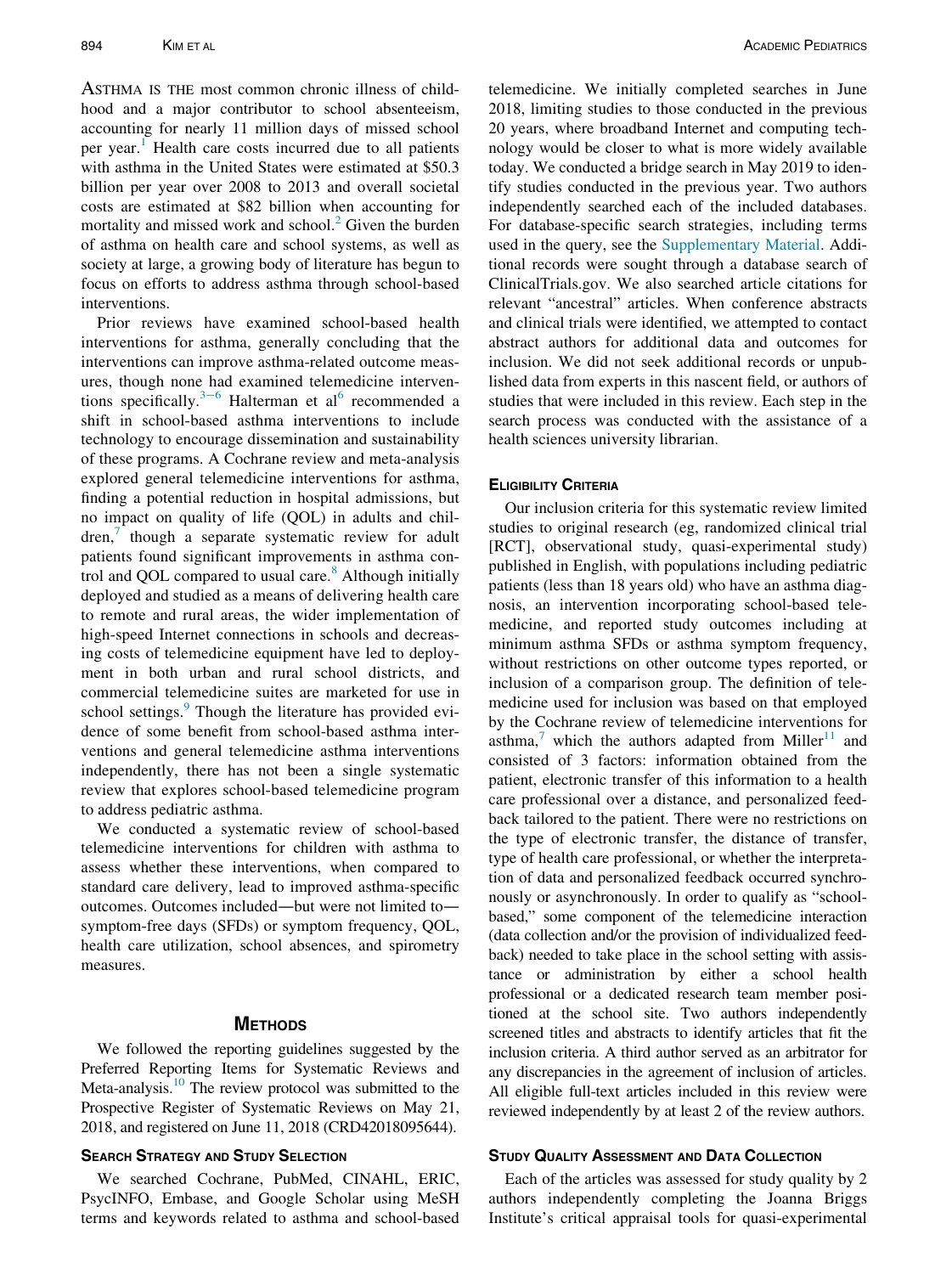studies and randomized controlled trials, with a third reviewer serving as an arbitrator for disagreement in study quality assessments. Due to the small number of identified eligible studies, we did not exclude articles from the review based on quality. At least 2 reviewers independently extracted study details of each article that met all selection criteria using a standardized form created by the authors, including study design, demographic information of participants, details of health professional involved, school staff involvement, and our primary outcome measures of SFDs and/or symptom frequency. Where reported, we also extracted outcome measures for QOL, utilization of health care (visit to a health care facility), missed school days, and spirometry results. If result values were only reported graphically, reviewers independently estimated the numerical value and then reached an agreement based on the available figure.

Syntheses were limited to descriptive statistics and reporting of the measures reported in the studies. No pooled analyses were performed due to the variability and inconsistency in study designs and reported outcome measures. Summary plots were generated using the R environment version  $3.4.3^{12}$  $3.4.3^{12}$  $3.4.3^{12}$  and the package ggplot2.<sup>[13](#page-8-7)</sup>

# RESULTS

# **STUDY SELECTION**

Database searches identified an initial 371 records for screening and 98 relevant "ancestral" articles from full-text review. Following removal of duplicate records, a total of 171 unique records were screened by title and abstract for inclusion. See [Figure](#page-2-0) and [Supplementary Material](#page-7-3) for

<span id="page-2-0"></span>

Figure. Study inclusion flow diagram.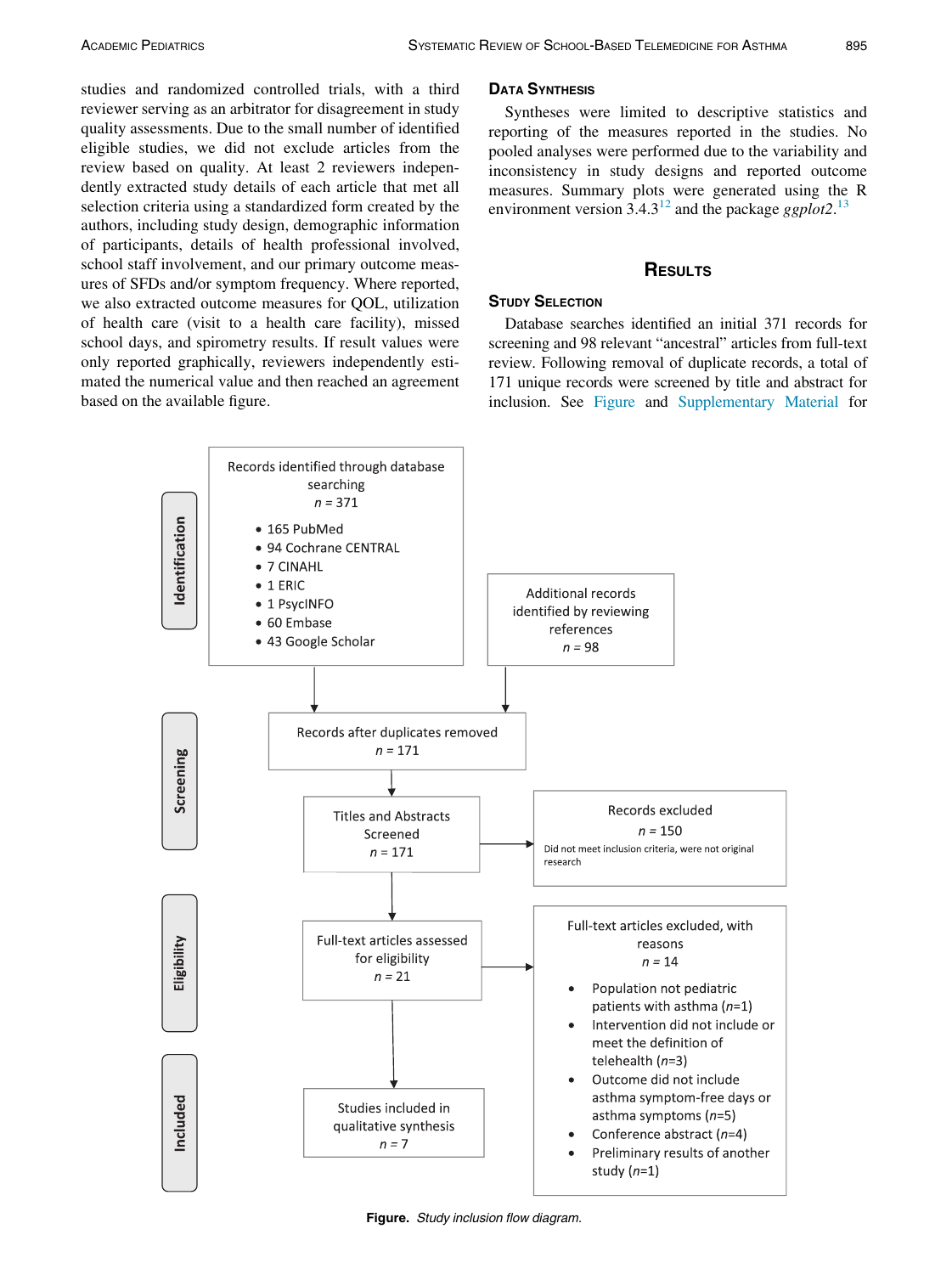search strategies and the number of articles discovered by each database. One additional completed clinical trial, identified through ClinicalTrials.gov, described a telemedicine screening component for school-based asthma management. When contacted, the trial researchers reported that outcomes specific to the telemedicine component of the trial were unavailable for inclusion in the review.

Seven studies formed the sample for this systematic review [\(Tables 1](#page-4-0) and [2](#page-5-0)).<sup>[14](#page-8-8)−20</sup> Five of the studies were quasi-experimental study designs with single group prepost intervention comparisons; 2 were RCTs, 1 of which was a cluster RCT. Article publication dates ranged from 2001 to 2018. All studies were longitudinal in design, with follow-up measurement periods ranging from 12 to 56 weeks from the start of the study. All studies were conducted in the United States, with 4 urban and 3 rural school settings. Participant age range varied among studies, but all participants were between 3 and 18 years old. Two studies included participants with persistent asthma only, while the others did not limit by severity. It should be noted that some studies predated the commonly referenced 2007 National Asthma Education and Prevention Program Expert Panel Report-3 asthma severity classification guidelines. $21$ Outcomes reported included SFDs, symptom(s) frequency, QOL measures, health care utilization, school absences, and spirometry. Interventions included asthma education and management programs delivered and/or monitored via telemedicine visits, $14,18,19$  $14,18,19$  $14,18,19$  direct asthma provider visits delivered via telemedicine,  $15,16,19$  $15,16,19$  $15,16,19$  $15,16,19$  and direct observed therapy of asthma medications at school supplemented with telemedicine visits and monitoring.[17](#page-8-14) Outcome measures presented in only 1 study are not discussed in this review. Study quality rating assessments showed limitations and risk of bias in all studies. See [Tables 1](#page-4-0) and [2](#page-5-0) for individual study characteristics, intervention descriptions, and limitations.

Three studies examined asthma SFDs, reporting results as a mean number of SFDs per 2-week $17,18$  $17,18$  or 1-week recall period[.19](#page-8-11) We standardized these means to 1-week periods for graphical comparison across studies [\(Supplemental Fig. 1\)](#page-7-3). Significant increases in mean SFDs over the course of follow-up were seen in Halterman 2018 (estimated mean difference between groups 0.69 SFDs; 95% confidence interval [CI]  $0.15-1.22$ ;  $P = .01$ <sup>[17](#page-8-14)</sup> and Romano 2001 (week 0: 2.35 SFDs vs week 24: 4.31 SFDs per 1-week recall period,  $P < .05$ .<sup>19</sup> However, as with the other prepost studies with no comparison group examined in this review, the findings in Romano 2001 may be subject to bias from temporal/seasonality effects associated with asthma.<sup>[19](#page-8-11)</sup> Perry 2018 showed no significant difference in mean SFDs per 2-week recall period in either intervention or control clusters from baseline.<sup>[18](#page-8-10)</sup>

The inconsistency in outcome measures reported for asthma symptomatology makes direct comparisons difficult across studies. Three studies reported daytime and nighttime symptom frequency.[16,](#page-8-13)[17](#page-8-14)[,20](#page-8-15) Halterman 2018 showed significant reductions in both daytime (estimated mean difference  $-0.46$ , 95% CI  $-0.85$  to  $-0.09$ ) and nighttime symptoms (estimated mean difference  $-0.41$ , 95% CI  $-0.74$  to  $-0.09$ ) over 2-week recall period in telemedicine subjects compared to control subjects, averaged over all follow-up assessments.<sup>[17](#page-8-14)</sup> Bynum 2011 showed no significant decreases in mean days with daytime or nighttime symptoms within their study group at any point over the 20-month follow-up period.<sup>[16](#page-8-13)</sup> Tinkelman 2004 showed significant reductions in daytime and nighttime symptoms at 12 months from baseline; however, the authors reported this outcome as a change in mean categorical values assigned to ranges of asthma symptom frequencies, rather than the frequencies themselves, making comparisons across studies impossible.<sup>[20](#page-8-15)</sup> Arnold 2012 and Bergman 2008 reported outcomes for wheezing and asthma attacks, with only Arnold 2012 showing a significant decrease in the number of participants with wheezing  $(n = 9 \text{ vs } n = 2, P = .02)$  and in the average number of wheezing episodes (1.86 vs 0.43,  $P = .02$ ) over 2-week recall periods in their cohort pre-post intervention.<sup>[14,](#page-8-8)[15](#page-8-12)</sup> Halterman 2018 and Romano 2001 reported no significant differences in rescue medication/albuterol usage. $17,19$  $17,19$ 

Six studies evaluated QOL using measures such as the Child Health Survey for Asthma (CHSA), $14,15,18$  $14,15,18$  $14,15,18$  the Pediatric Asthma Quality of Life Questionnaire (PAQLQ) for patients,<sup>[18](#page-8-10)[,19](#page-8-11)</sup> the Pediatric Asthma Caregiver Quality of Life Questionnaire for caregivers  $(PACQLQ)$ ,  $^{17,19,20}$  $^{17,19,20}$  $^{17,19,20}$  $^{17,19,20}$  $^{17,19,20}$  and the Pediatric Quality of Life Inventory 3.0 Asthma Mod-ule (PedsQL).<sup>[18](#page-8-10)</sup> A detailed description and comparison of these pediatric asthma-related QOL measures has been previously published. $^{22}$  $^{22}$  $^{22}$  Romano 2001 showed increased caregiver total QOL at week 4 (mean PACQLQ score 5.75,  $P = .02$ ) and 24 (6.2,  $P < .01$ ) compared to week 0 (5.15), as well as increased patient QOL score at week 24 compared to week 0 (mean PAQLQ scores 5.75 vs 5.2, P  $<$  .01).<sup>19</sup> Conversely, Halterman 2018 showed no significant difference in mean PACQLQ between intervention and controls (difference 0.14, 95% CI  $-0.08$  to 0.37) and Perry 2018 showed no difference in PAQLQ scores for both intervention and control groups from baseline to 6 months (values not reported).<sup>[17](#page-8-14)[,18](#page-8-10)</sup> Tinkelman 2004 reported a significant improvement in the perceived activity level component of the PACQLQ at 6 months compared to baseline (6.76 vs 6.11,  $P = .04$ ), though this difference was not significant at 12 months. $^{20}$  $^{20}$  $^{20}$  No significant differences were seen in total QOL or emotional function at 6 or 12 months compared to baseline. The other studies examining PACQLQ scores did not report specific components. Perry 2018 reported no significant difference in PedsQL 3.0 scores at 3-month follow-up.<sup>[18](#page-8-10)</sup>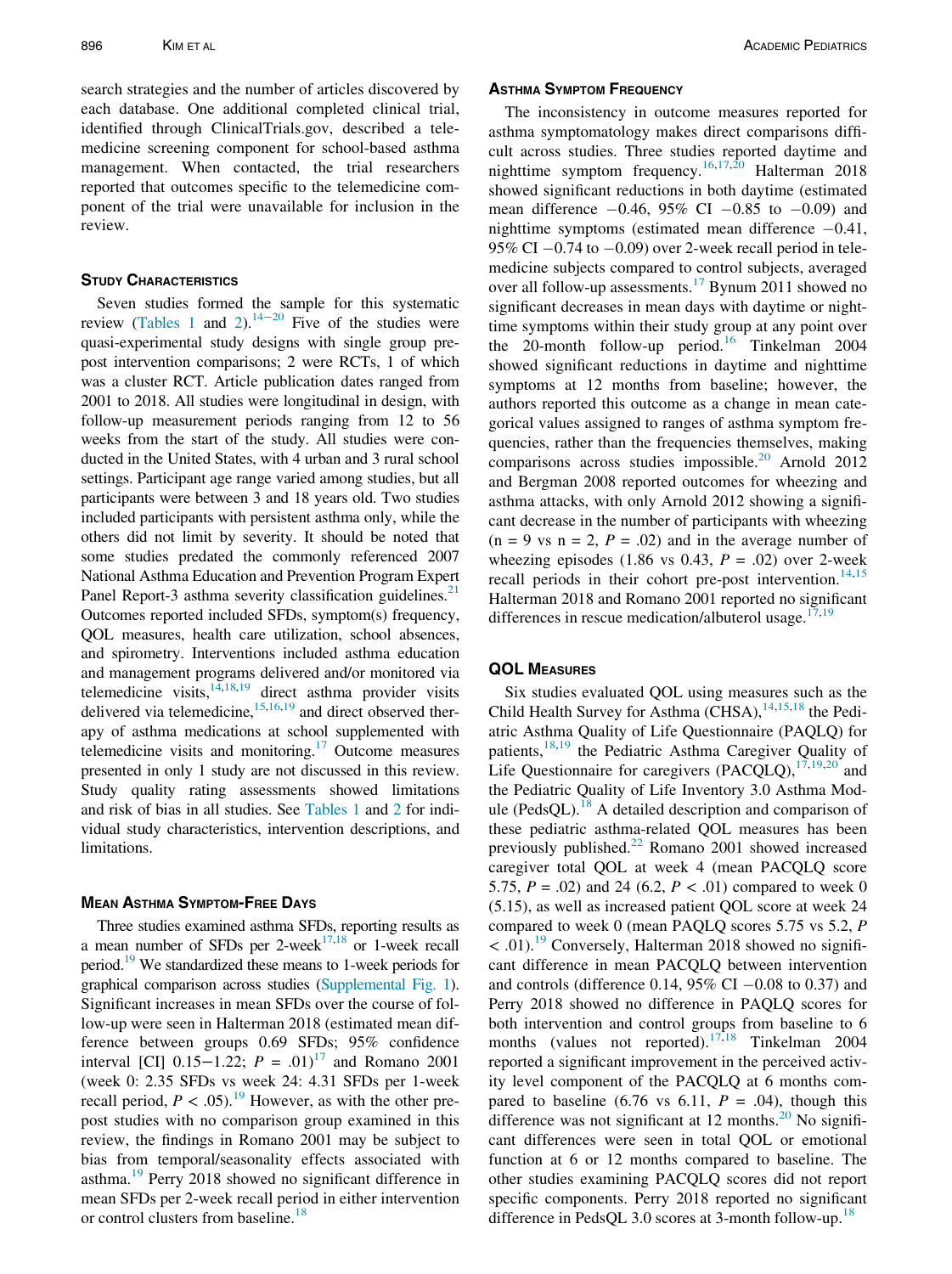### <span id="page-4-0"></span>Table 1. Overview of Study Population and Telemedicine Intervention Description

| Reference<br>Number          | Age<br>Range | <b>Asthma Severity</b> | Location<br>(School Setting)             | Intervention Description                                                                                                                                                                                                                                                                                                                                                                                                                                                                                                                                           | Telemedicine<br>Frequency                                               | <b>School Staff</b><br>Member                                                              |
|------------------------------|--------------|------------------------|------------------------------------------|--------------------------------------------------------------------------------------------------------------------------------------------------------------------------------------------------------------------------------------------------------------------------------------------------------------------------------------------------------------------------------------------------------------------------------------------------------------------------------------------------------------------------------------------------------------------|-------------------------------------------------------------------------|--------------------------------------------------------------------------------------------|
| Romano 2001 <sup>19</sup>    | $5 - 18$     | Persistent only        | Hart, TX<br>(Rural)                      | Initial in-person evaluation and spirometry with specialist to confirm<br>asthma diagnosis, establish severity level, provide asthma action plan,<br>and inhaler technique assessment, followed by re-evaluation through<br>synchronous video, consisting of asthma history and physical, spirom-<br>etry, and review of symptom diary and health care utilization. Patient<br>and school nurse (on-site at school) to remote specialty physician.                                                                                                                 | Week 4, 12, 24                                                          | School nurse                                                                               |
| Tinkelman 2004 <sup>20</sup> | $5 - 15$     | All severity           | Denver CO; Car-<br>rolton, TX<br>(Urban) | Respiratory nurse care manager or respiratory therapist assisted patient<br>daily to enter peak flow data into interactive asthma diary on school<br>computers. Interactive asthma diary reviewed by National Jewish care<br>managers, with alerts sent to patients for worsening asthma (Asyn-<br>chronous telemonitoring). Paired with in-person/online interactive edu-<br>cation sessions.                                                                                                                                                                     | Daily                                                                   | Unclear, study nurse<br>not specified as<br>school staff<br>member                         |
| Bergman 2008 <sup>15</sup>   | $5 - 12$     | Mild to moderate       | San Francisco,<br>CA<br>(Urban)          | Synchronous video of patient and school nurse (on-site at school) with a<br>remote specialist for initial assessment and follow-up visits. Week 0<br>and 8: evaluation and asthma severity classification, asthma action<br>plan and treatment recommendations provided to family to give to Pri-<br>mary Care Physician (PCP) Week 16: "Open airways for schools" cur-<br>riculum. Week 32: data collection completion and graduation                                                                                                                             | Week 0, 8, 16, 32                                                       | School nurse                                                                               |
| Bynum 2011 <sup>16</sup>     | $5 - 18$     | All severity           | Various Loca-<br>tions, AL<br>(Rural)    | Synchronous video of patient and school nurse (on-site at school) with<br>remote pediatric nurse practitioner or pharmacist assessing inhaler<br>technique, with in-person spirometry and asthma severity assess-<br>ments by respiratory therapist.                                                                                                                                                                                                                                                                                                               | 2x/ week                                                                | School nurse (spe-<br>cifically hired as a<br>school telemedi-<br>cine nurse for<br>study) |
| Arnold 2012 <sup>14</sup>    | $6 - 12$     | All severity           | Harlem, NY<br>(Urban)                    | Patient entered peak flow data daily and completed an asthma symptom<br>questionnaire weekly via Automated Live E-Health Response Tracking<br>System (ALERTS) on school computers. Reports automatically gener-<br>ated and sent to school health center and PCP. Real-time recommen-<br>dations provided to students based on a prescribed asthma action<br>plan. Periodic review of peak flow meter data with students by program<br>staff. Direct escorting of students to school health center if severe<br>symptoms identified. (Asynchronous telemonitoring) | $1x-5x/$ week,<br>depending on<br>asthma severity                       | School nurse<br>practitioner                                                               |
| Halterman 2018 <sup>17</sup> | $3 - 10$     | Persistent only        | Rochester, NY<br>(Urban)                 | Synchronous video of patient and school telemedicine assistant (on-site<br>at school) or asynchronous telemonitoring (data entered by school<br>telemedicine assistant) with remote clinician (PCP when available) to<br>assess asthma control and severity. Bundled with daily observed ther-<br>apy of asthma control medications delivered at school. Symptom<br>assessment and treatment recommendations provided to families with<br>recommendations for PCPs provided to usual care group at similar<br>intervals to telemedicine group.                     | 3 assessments.<br>Baseline and 2<br>follow-up visits<br>4-6 weeks apart | School clinical tele-<br>medicine assistant                                                |
| Perry 2018 <sup>18</sup>     | $7 - 14$     | All severity           | Various loca-<br>tions, AR<br>(Rural)    | Synchronous video of patient, patient caregiver or school nurse with<br>board certified allergist, respiratory therapist or asthma educator to<br>provide asthma education. Asynchronous telemonitoring of spirometry<br>data entered by school nurse, asthma symptom questionnaires.                                                                                                                                                                                                                                                                              | Video: Once every<br>2 weeks. Tele-<br>monitoring:<br>Month 0, 3        | School nurse and<br>caregiver                                                              |

897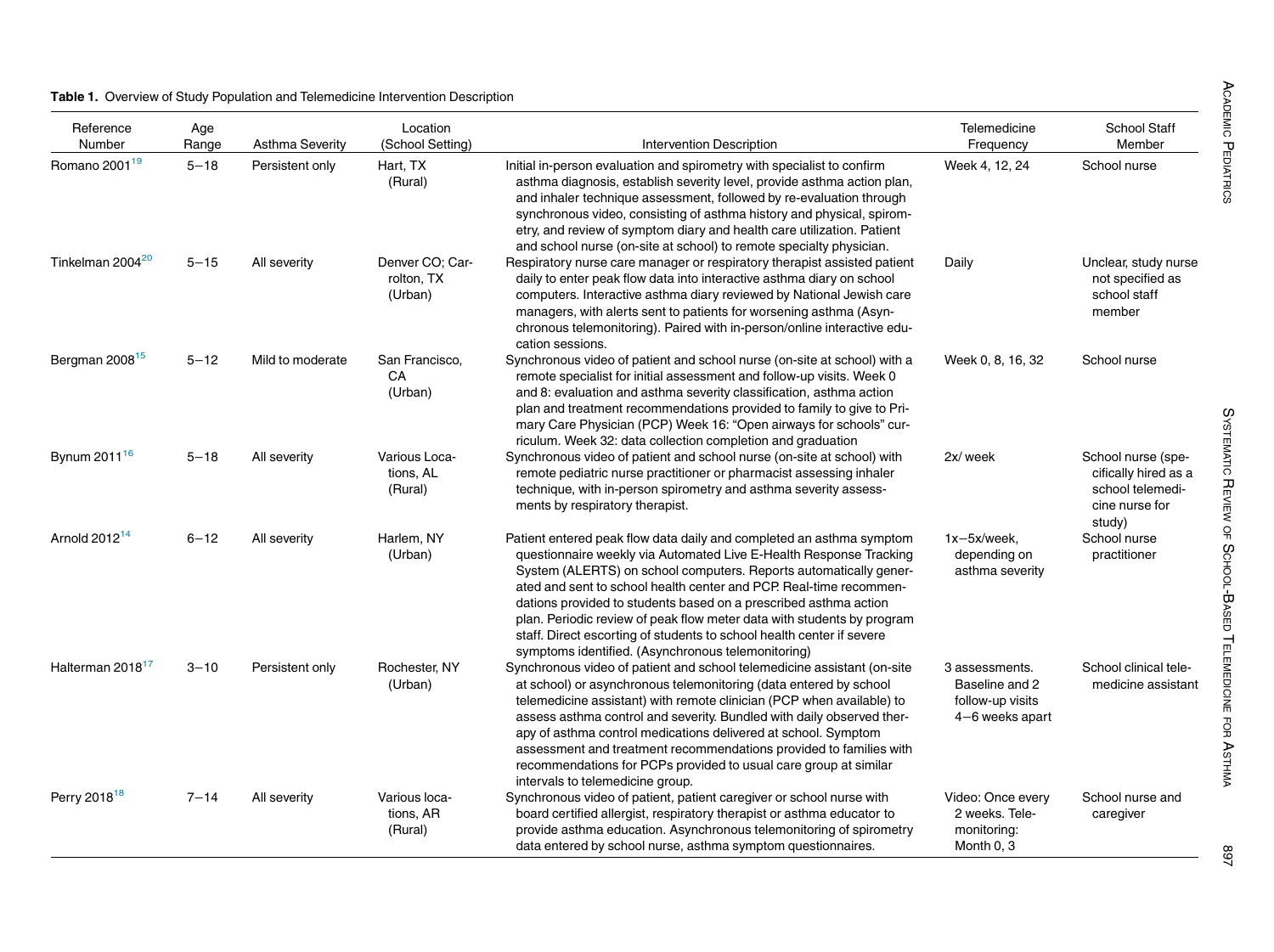<span id="page-5-0"></span>

|                              |                                        | Sample        |                                                                                                                                                                                                  | <b>Survey Recall</b>     |                                                                                           |                                                                                                                                                                                                                                                                                                      |  |
|------------------------------|----------------------------------------|---------------|--------------------------------------------------------------------------------------------------------------------------------------------------------------------------------------------------|--------------------------|-------------------------------------------------------------------------------------------|------------------------------------------------------------------------------------------------------------------------------------------------------------------------------------------------------------------------------------------------------------------------------------------------------|--|
| <b>Reference Number</b>      | <b>Study Design</b>                    | Size          | Outcomes*                                                                                                                                                                                        | Period                   | Data Collection                                                                           | <b>Study Limitations</b>                                                                                                                                                                                                                                                                             |  |
| Romano 2001 <sup>19</sup>    | Quasi-experi-<br>mental (Pre-<br>Post) | 17            | Symptom-free days*, max FEV1,<br>quality of life, annualized rates of<br>steroid bursts, health care utilization                                                                                 | 1 week                   | 0, 4, 12, 24 weeks                                                                        | No control group. Small sample size.<br>Reported follow-up intervals may corre-<br>spond to seasonal variability in asthma.                                                                                                                                                                          |  |
| Tinkelman 2004 <sup>20</sup> | Quasi-Experi-<br>mental (Pre-<br>Post) | $76/41^+$     | Symptom frequency*, health care uti-<br>lization, quality of life, medication<br>use                                                                                                             | $\overline{\phantom{0}}$ | 0, 1, 6, 12 months<br>(Moderate Asthma)<br>0, 1, 3, 6, 9, 12<br>months (Severe<br>Asthma) | No control group. No characterization of 35<br>enrolled subjects that did not complete 6<br>months in program. High loss to follow-<br>up at 12 months. Proprietary categorical<br>scheme used for reporting of symptom<br>frequency. Survey recall period not<br>specified.                         |  |
| Bergman 2008 <sup>15</sup>   | Quasi-experi-<br>mental (Pre-<br>Post) | 83            | Quality of life*, symptom frequency,<br>health care utilization*, satisfaction,<br>spirometry, asthma knowledge                                                                                  | 2 weeks                  | 0, 8, 32 weeks                                                                            | No control group. Limited symptomatology<br>information collected.                                                                                                                                                                                                                                   |  |
| Bynum 2011 <sup>16</sup>     | Quasi-experi-<br>mental (Pre-<br>Post) | 40            | Symptom frequency*, health care uti-<br>lization, school absences, FEF 25-<br>75%                                                                                                                |                          | 0, 4, 8, 12, 16, 20<br>months                                                             | No control group. High variability in number<br>of telemedicine consultations completed<br>per student (Range: $2-148$ ). >50% loss<br>to follow-up at 12-, 16-, 20-month<br>intervals                                                                                                               |  |
| Arnold $2012^{14}$           | Quasi-experi-<br>mental (Pre-<br>Post) | 24            | Quality of life*, symptom frequency*,<br>health care utilization.                                                                                                                                | 2 weeks                  | 0-15 months, mean<br>participation 12<br>months                                           | No control group. Small sample size. Non-<br>standardized participation time/follow-up<br>intervals. Selection bias likely due to<br>higher severity of asthma and larger<br>effect sizes seen in subjects participating<br>$>8$ months.                                                             |  |
| Halterman 2018 <sup>17</sup> | <b>RCT</b>                             | $395/382^{+}$ | Symptom-free days*, symptom fre-<br>quency, health care utilization, qual-<br>ity of life, school absences,<br>fractional exhaled nitric oxide<br>(FeNO), preventive medication<br>prescriptions | 2 weeks                  | 0, 4, 6 months. Final<br>assessment at end of<br>school year $(-10$<br>months)            | Not blinded, and allocation concealment<br>methods not described. Patients in inter-<br>vention group received daily observed<br>therapy in addition to telemedicine visits,<br>vs control group receiving usual care.<br>Contribution of telemedicine component<br>to outcomes difficult to assess. |  |
| Perry 2018 <sup>18</sup>     | <b>Cluster RCT</b>                     | 393           | Symptom-free days*, quality of life,<br>peak flow, preventive medication<br>prescriptions, self-efficacy, care-<br>giver knowledge, asthma control                                               | 2 weeks                  | $0, 3, 6$ months                                                                          | Not blinded, and allocation concealment<br>methods not described. Selection bias<br>possible due to low survey completion at<br>follow-up. PedsQL measure only com-<br>pleted by intervention group                                                                                                  |  |

RCT indicates randomized controlled trial.

\*Indicates primary.

<sup>†</sup>Indicates N at beginning of study and N at final follow-up.

<span id="page-5-1"></span>KIM ET AL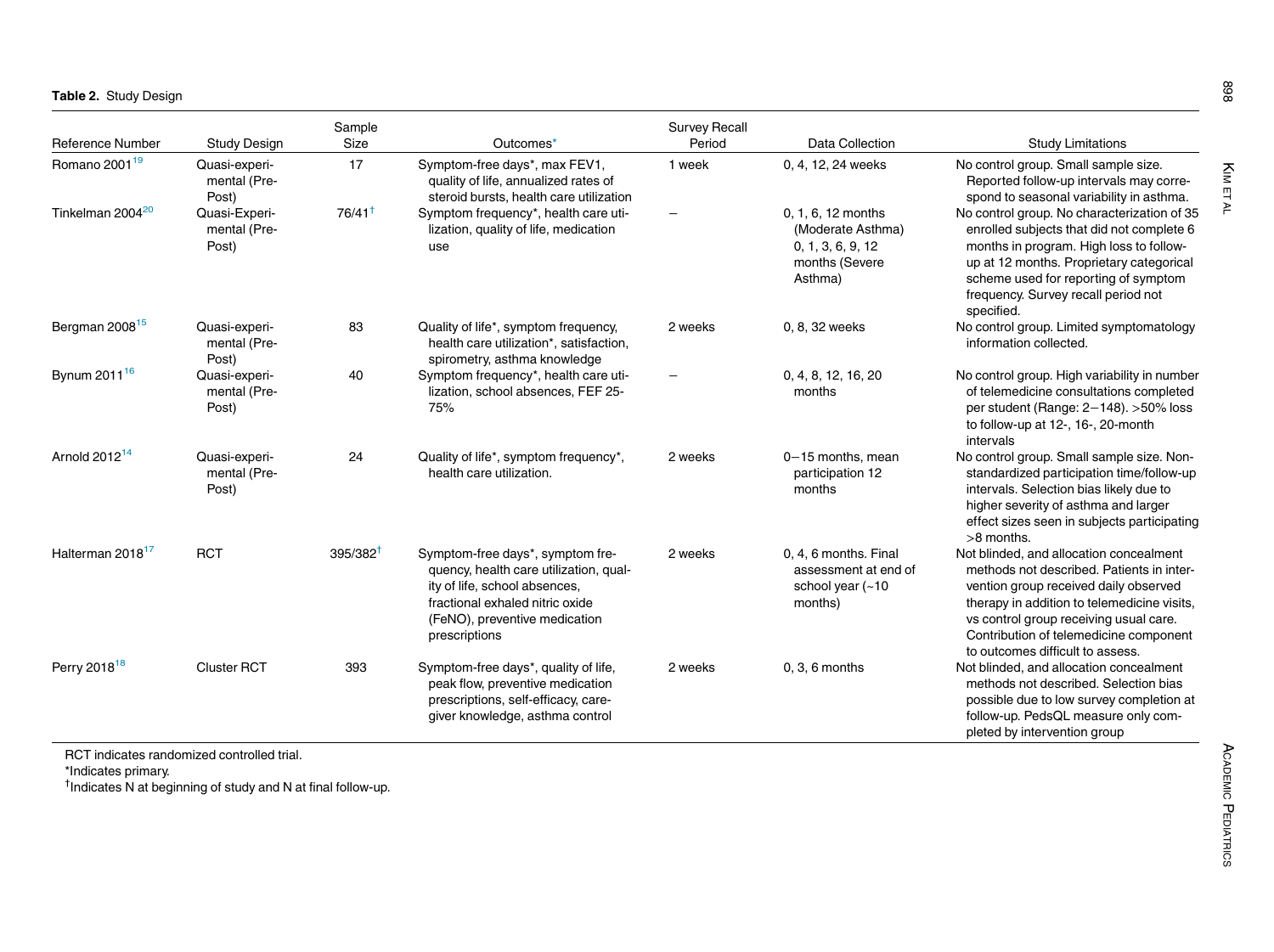For studies reporting CHSA QOL outcomes, Perry 2018 showed an improvement in family activity among their usual care (control group) from baseline to 6-month followup (91.5 vs 94.6,  $P = .02$ ), but no improvement was seen in the intervention group.<sup>18</sup> Arnold 2012 showed a significant increase in child physical health score from pre- to postintervention (65.6–76.3,  $P = .045$ ), but had no control group for comparison.<sup>14</sup> Bergman 2008 demonstrated improved child health score (84.2–87.4,  $P < .01$ ) and child activity score (92.4–94.7,  $P < .01$ ) from baseline to 32 weeks without a control group for comparison.<sup>15</sup> No studies showed statistically significant differences in child or family emotional health scores. [Supplemental Figure 2](#page-7-3) compares CHSA QOL measures.

## **HEALTH CARE UTILIZATION**

Seven studies reported outcomes related to the utilization of health care services: visits to urgent care, visits to the emergency department (ED), hospitalization (inpatient care), preventive medication prescriptions, and appointments with a primary care physician. Studies reported these results with different categorizations of care (eg, Halterman 2018 combined ED and hospitalization visits together), $\frac{1}{2}$ different recall times (any asthma-related hospitalization during study vs hospitalization during past 2 weeks), and different follow-up times (8−56 weeks). Both Bynum 2011 and Arnold 2012 reported no change in average ED visits and nonstatistically significant decreases in average hospitalizations from baseline to follow-up (56 weeks and 52 weeks, respectively).<sup>14[,16](#page-8-13)</sup> Arnold 2012 reported a decrease in average doctor or clinic visits from 1.23 to 0.38 ( $n = 14$ ,  $P = .04$ .<sup>14</sup> These studies lacked control groups for comparison. In Halterman 2018, the telemedicine group and control group had similar rates of ED visits/hospitalizations at baseline (48.8% vs 45.5% had 1 or more visit). After the completion of the study, the telemedicine group showed lower odds of experiencing 1 or more ED visits or hospitalizations (odds ratio = 0.52; 95% CI 0.32–0.84).<sup>17</sup> Halterman 2018 and Perry 2018 reported rates of preventive medication prescriptions, with only Halterman 2018 demonstrating a significant increase in the intervention group (91% vs 67%; odds ratio = 8.67; 95% CI, 4.19–17.95).<sup>17[,18](#page-8-10)</sup>

## **SCHOOL ABSENCES**

Three studies reported school absence outcomes. Bynum 2011 showed a 34% reduction in absences at follow-up compared to baseline, though this result was not significant.<sup>[16](#page-8-13)</sup> Halterman 2018 reported an odds ratio of 0.79 (95% CI 0.56−1.11) of missing ≥1 day of school among the intervention group compared to standard care, suggesting a reduction in absenteeism, though not statisti-cally significant.<sup>[17](#page-8-14)</sup> Tinkelman 2004 showed a statistically significant 67.1% reduction in missed school days among 41 participants from baseline to 6-month follow-up ( $P \lt \theta$ .01).<sup>20</sup> Only 10 participants completed the 12-month follow-up; they showed a 74.4% reduction from baseline, but the sample was likely too small to evaluate statistical significance and none was reported.

Two studies reported outcomes from spirometry. Bynum 2011 reported forced expiratory flow (FEF) 25% to 75% predicted and saw a statistically significant reduction in this measure (Baseline: 0.74, 12-month follow-up: 0.55,  $P < .01$ ), indicating worsening lung function, though 29 of 39 initial subjects were lost to follow-up.<sup>[16](#page-8-13)</sup> Bergman 2008 did not detect statistically significant differences in predicted forced expiratory volume at the end of 1 second, FEF 25% to 75%, FEF Max, and FEF/forced vital capacity from baseline to follow-up at week  $8<sup>15</sup>$  $8<sup>15</sup>$  $8<sup>15</sup>$ 

While there is growing interest in the use of telemedicine in schools to treat children with asthma, our systematic review of school-based telemedicine interventions for asthma found limited evidence supporting its effectiveness. Although 4 studies reported significant positive results with respect to increased symptom-free days and/ or decreased asthma symptom frequency, study quality and methodologic issues limit the conclusions that can be drawn from the available evidence. Over 70% of the studies identified used quasi-experimental designs with high potential for bias and questionable validity of results. With interventions that followed a single group over the course of a school year, the magnitude of temporal and seasonal effects were not quantified, and asthma symptoms and exacerbations are typically most frequent in the fall-season start of the school year.<sup>[23](#page-8-24)</sup> Of the 2 RCTs, only Halterman 2018 showed a significant increase in symptom-free days and neither showed significant differences in QOL measures.<sup>[17,](#page-8-14)[18](#page-8-10)</sup>

Generalizability of results from the identified body of literature is also limited. Although the studies were split between rural and urban settings, these schools have vastly different implementation challenges for health programs, with disparate access to asthma training and school nursing resources. $^{24}$  $^{24}$  $^{24}$  Future appraisals of the evidence may need to examine rural and urban districts separately, as was done in a recent clinical management review by Perry et al. $^{25}$  $^{25}$  $^{25}$  Well-funded versus impoverished school systems, regardless of locale, also have a large effect on the applicability of study results in a wider context. Six of the 7 studies utilized school nursing in their interventions, including a nurse practitioner in Arnold 2012, and a school-based health center in Romano  $2001$ .<sup>[14,](#page-8-8)[19](#page-8-11)</sup> Districts and schools with low school nursing availability may find these interventions infeasible.

No studies reported the costs associated with equipment and implementation, and only 3 examined school attendance (a primary funding mechanism for schools). Two out of the 3 studies examining school absenteeism reported quantitative reductions that were not statistically significant, indicating larger sample sizes are needed to examine this important issue. Economic analyses and cost-effectiveness ratios from a school perspective cannot be determined from the data provided in these studies. Insurance coverage and reimbursement for telemedicine services also remains a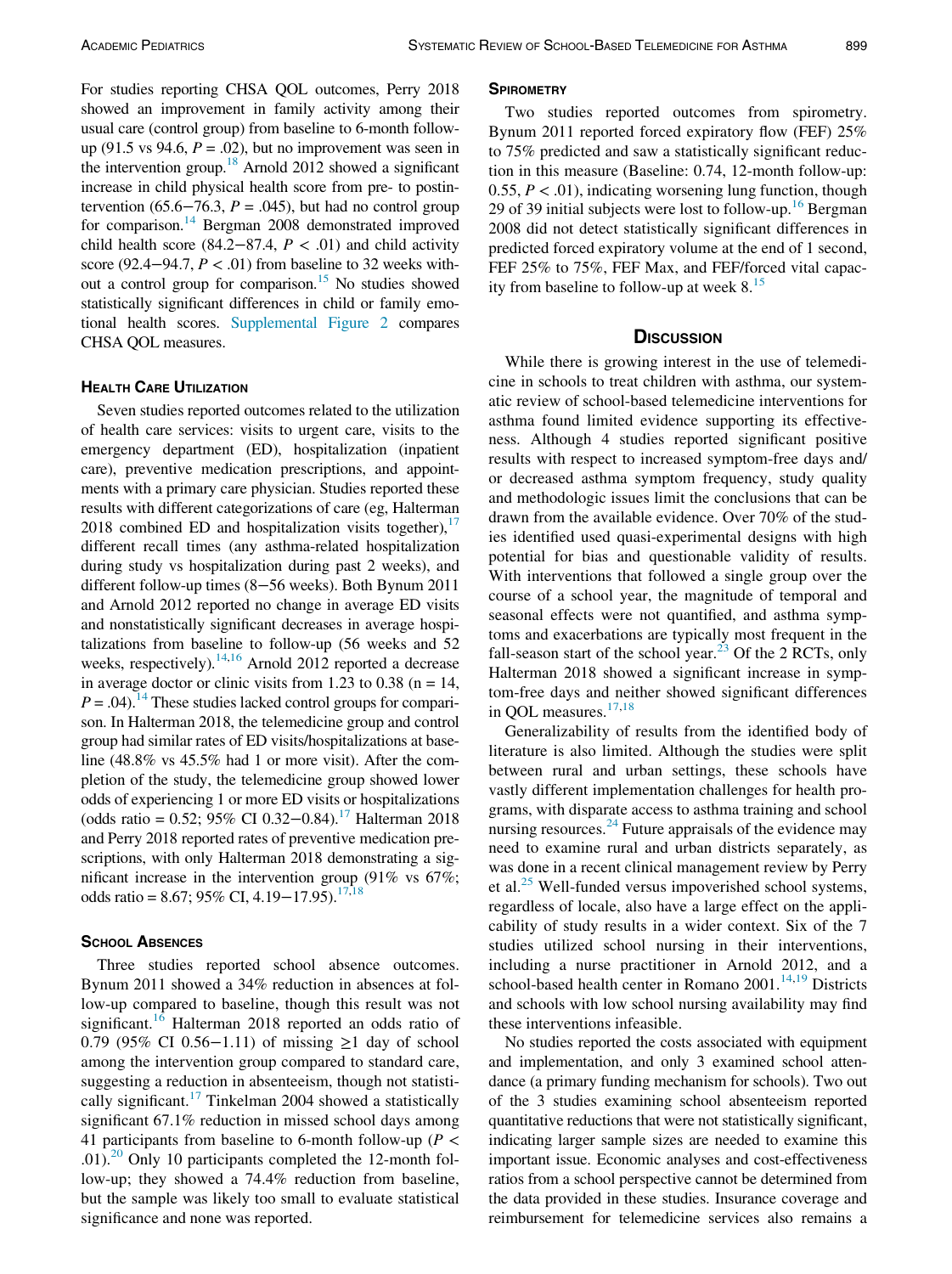barrier to broader adoption,  $26,27$  $26,27$  particularly in the school setting where a student population may be covered by a mix of public and private payers. Halterman 2018 submitted telemedicine visits for reimbursement, but policies governing telemedicine reimbursements vary by state. However, the recent SARS-CoV-2 pandemic has necessitated a fundamental shift toward both telemedicine and tele-learning, and aspects of these delivery systems may persist beyond the current emergency use case.

As telemedicine is a method of service delivery rather than an intervention in and of itself, the outcomes observed in these studies are primarily influenced by the design of the intervention being delivered. Quantifying the contribution of telemedicine on the outcome would necessitate a direct comparison to the intervention without the telemedicine component, as was the case with the Halterman 2018 study. This study was a telemedicineenhanced version of a prior intervention called the School-Based Asthma Therapy trial evaluating the direct provision of asthma control medicines at the school, which showed similar effect sizes for symptom-free days, though it has not yet been reported whether the addition of the telemedicine component decreased the overall staff-ing needs and costs of this intervention.<sup>[17,](#page-8-14)[28](#page-8-29)</sup> Prior reviews of school-based asthma educational interventions have shown positive results for intermediate outcomes, such as QOL and self-efficacy, but inconsistent results regarding health outcomes and school absences. $3-5$  It is plausible that telemedicine could be incorporated to address some of the limitations of prior school-based asthma education programs in effecting health outcomes, such as short intervention duration and limited access to health care to accompany educational programs.<sup>[3](#page-7-2)</sup> In addition, many previously reviewed studies were cluster designs. Future studies aimed at generalizability and feasibility in multiple settings may prefer a larger cluster-based design, while studies aimed at estimating the effect differences between telemedicine interventions may benefit from ran-domizing at the individual school.<sup>[29](#page-8-30)</sup>

<span id="page-7-5"></span><span id="page-7-4"></span><span id="page-7-3"></span><span id="page-7-2"></span><span id="page-7-1"></span><span id="page-7-0"></span>Our efforts to review a broad evidence base within the narrow field of school-based telemedicine interventions for asthma necessitated both a liberal definition of telemedicine and a permissive scope of study designs and outcome measures. The variability in interventions delivered and inconsistency in reported outcome measures, as well as the paucity of high-quality studies, limited our ability to perform quantitative analyses and robust assessments of publication bias. The broad definition of telemedicine we employed necessitated the use of several keywords and synonyms for telemedicine (eg, telehealth, e-health, e-consult, virtual visit, remote visit, remote consult), but we may not have captured all types of technologies that would fall into our definition of telemedicine. In addition, limiting to school-based interventions proved challenging as "school" often appears in author affiliations. We addressed these challenges with the use of wildcards, MeSH terms, and limiting "school" keywords to specific fields of each search in order to ensure our searches were relevant but comprehensive (see [Supplementary Material](#page-7-3)).

This systematic review of school-based telemedicine interventions showed inconsistencies in clinically significant effects for asthma symptom-free days, asthma symptom episodes, health care utilization, and school absences. Notably, only 2 studies identified were RCTs, and with the seasonal pattern of asthma exacerbations peaking at the time the school year traditionally starts, $23$  studies examining school-based asthma programs may be particularly sensitive to bias from temporal effects without appropriate comparison groups. School-based telemedicine interventions have shown promise in reducing disparities in access to care, the provision of counseling and specialneeds services, and in the management of other conditions such as acute illnesses, diabetes, and ADHD.<sup>30−33</sup> Despite the interest and investment in school-based telemedicine for management of asthma, the available evidence supporting its usage is still evolving. Early research focused on implementation, technological feasibility and requirements, and user satisfaction rather than clinical outcomes. Higher quality studies employing RCT designs are needed to draw conclusions on efficacy regarding health outcomes. Perhaps most importantly, these studies should include school absences and cost-effectiveness analyses to help schools determine whether to invest limited resources in telemedicine technologies.

The authors would like to thank Bruce Abbott, medical librarian at the UC Davis Blaisdell Medical Library for his assistance with database search strategies.

Financial statement: Dr Kim performed this review as a postdoctoral fellow in the UC Davis Center for Health Policy and Research Quality, Safety, and Comparative Effectiveness Research Training in Primary Care program (grant [T32HP30037](#page-7-4)), supported by the Health Resources and Services Administration. Monica K Lieng was a fellow in the TL1 program supported by the National Center for Advancing Translational Sciences, National Institutes of Health through grant number [UL1](#page-7-5) [TR001860](#page-7-5) and linked award [TL1 TR001861.](#page-7-5) These funding sources had no role in the study design, analysis or interpretation of data, writing of the manuscript, or decision to submit for publication. The content is solely the responsibility of the authors and does not necessarily represent the official views of HRSA or the NIH.

## **SUPPLEMENTARY DATA**

Supplementary data related to this article can be found online at [https://doi.org/10.1016/j.acap.2020.05.008.](https://doi.org/10.1016/j.acap.2020.05.008)

- 1. [Akinbami LJ, Moorman JE, Liu X. Asthma prevalence, health care](http://refhub.elsevier.com/S1876-2859(20)30186-8/sbref0001) [use, and mortality: United States, 2005-2009.](http://refhub.elsevier.com/S1876-2859(20)30186-8/sbref0001) Natl Health Stat Report[. 2011;32:1–14.](http://refhub.elsevier.com/S1876-2859(20)30186-8/sbref0001)
- 2. [Nurmagambetov T, Khavjou O, Murphy L, et al. State-level medical](http://refhub.elsevier.com/S1876-2859(20)30186-8/sbref0002) [and absenteeism cost of asthma in the United States.](http://refhub.elsevier.com/S1876-2859(20)30186-8/sbref0002) J Asthma. [2017;54:357–370.](http://refhub.elsevier.com/S1876-2859(20)30186-8/sbref0002)
- 3. [Coffman JM, Cabana MD, Yelin EH. Do school-based asthma edu](http://refhub.elsevier.com/S1876-2859(20)30186-8/sbref0003)[cation programs improve self-management and health outcomes?](http://refhub.elsevier.com/S1876-2859(20)30186-8/sbref0003) Pediatrics[. 2009;124:729–742.](http://refhub.elsevier.com/S1876-2859(20)30186-8/sbref0003)
- 4. Harris K, Kneale D, Lasserson TJ, et al. School-based self-management interventions for asthma in children and adolescents: a mixed